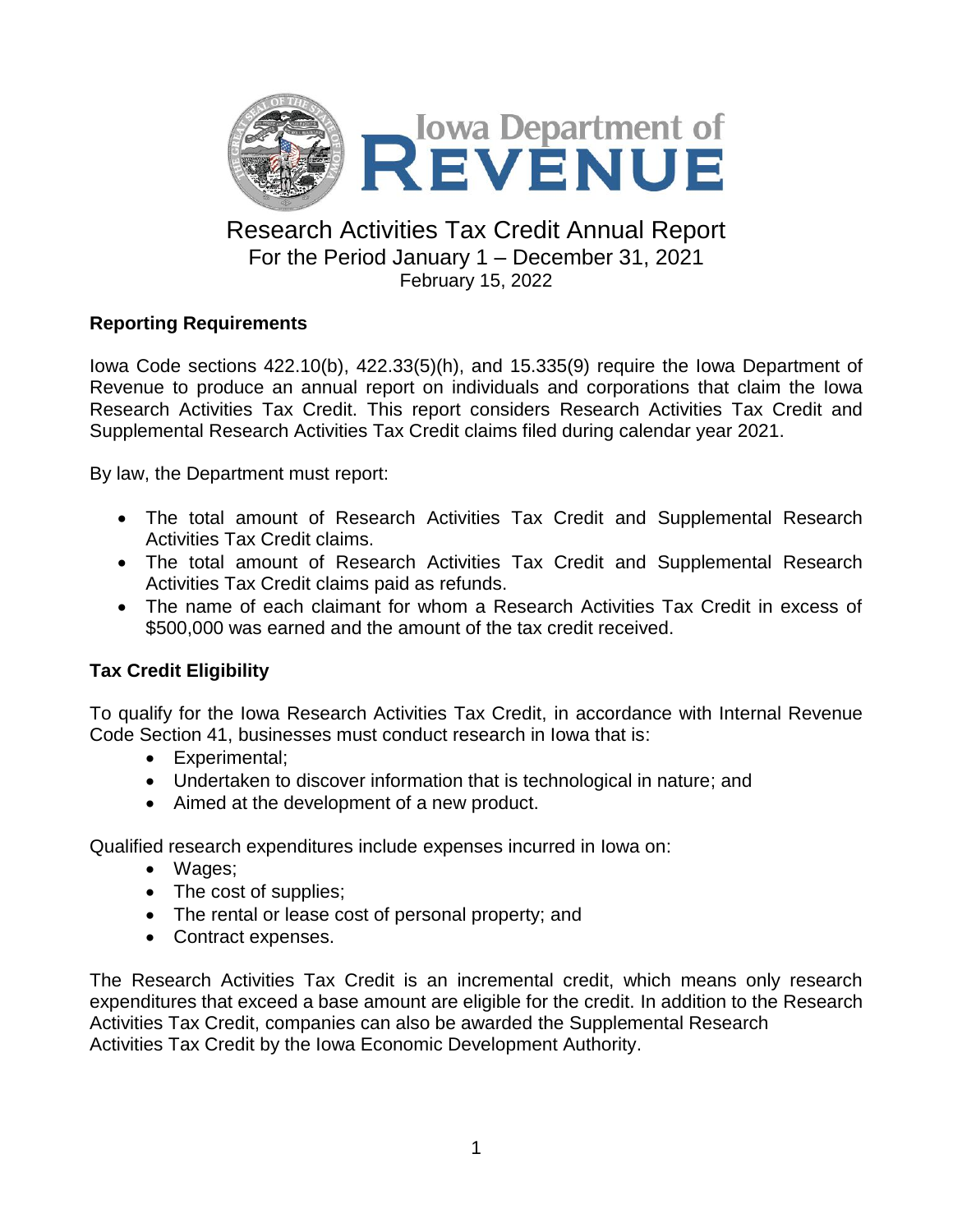During the 2018 and 2019 Legislative sessions, the Iowa Research Activities Tax Credit was limited, retroactively for tax years beginning on or after January 1, 2017, to businesses conducting qualified research that are engaged in manufacturing, life sciences, agriscience, software engineering, or the aviation and aerospace industry. Ineligible businesses include but are not limited to those engaged in agricultural production, those that are an agricultural cooperative, finance or investment company, retailer, wholesaler, transportation company, publisher, real estate company, collection agency, accountant, or architect, or those that are a contractor, subcontractor, builder, or contractor-retailer engaging in commercial and residential repair and installation including but not limited to heating or cooling installation and repair, plumbing and pipe fitting, security system installation, and electrical installation and repair. In addition, to be eligible to claim the Iowa credit, Iowa law requires that the researching entity must claim and be eligible for the Federal Credit for Increasing Research Activities under IRC section 41 for the qualified research expenses for the same taxable year.

#### **Research Activities Tax Credit**

The regular Research Activities Tax Credit equals 6.5 percent of qualified research expenditures that exceed the larger of a base amount or 50 percent of current year expenditures.

For example, consider a company with a base research amount of \$5 million that conducts \$10 million in qualified research in Iowa during calendar year 2020. The company is eligible to claim a tax credit equal to 6.5 percent of its incremental research expenditures.

| 2020 Qualified Research Expenditures:        |                          | \$10,000,000 |
|----------------------------------------------|--------------------------|--------------|
| Base Research Expenditure Amount:            | $\overline{\phantom{0}}$ | \$5,000,000  |
| Incremental Qualified Research Expenditures: |                          | \$5,000,000  |

Research Activities Tax Credit \$5,000,000 x .065 = \$325,000

The company can claim a Research Activities Tax Credit of \$325,000 against its income tax liability.

For tax years 2010 or later, eligible companies may use the regular method (using IA 128) or the Alternative Simplified Research Credit method (using IA 128S) to calculate their tax credit.

#### **Supplemental Research Activities Tax Credit**

Iowa Code section 15.335 specifies that for High Quality Jobs awards, the amount of the supplemental tax credit depends upon the annual gross revenue of the business. Under the regular calculation method, businesses with annual gross revenues of less than \$20 million can claim a supplemental credit up to an additional 10 percent of qualifying incremental research expenditures made in the state. For businesses with annual gross revenues of \$20 million or more, the supplemental tax credit is up to an additional 3 percent.

Companies claiming the Supplemental Research Activities Tax Credit must compute the supplemental credit using the method they used to compute the Research Activities Tax Credit, either the regular or the alternative simplified method.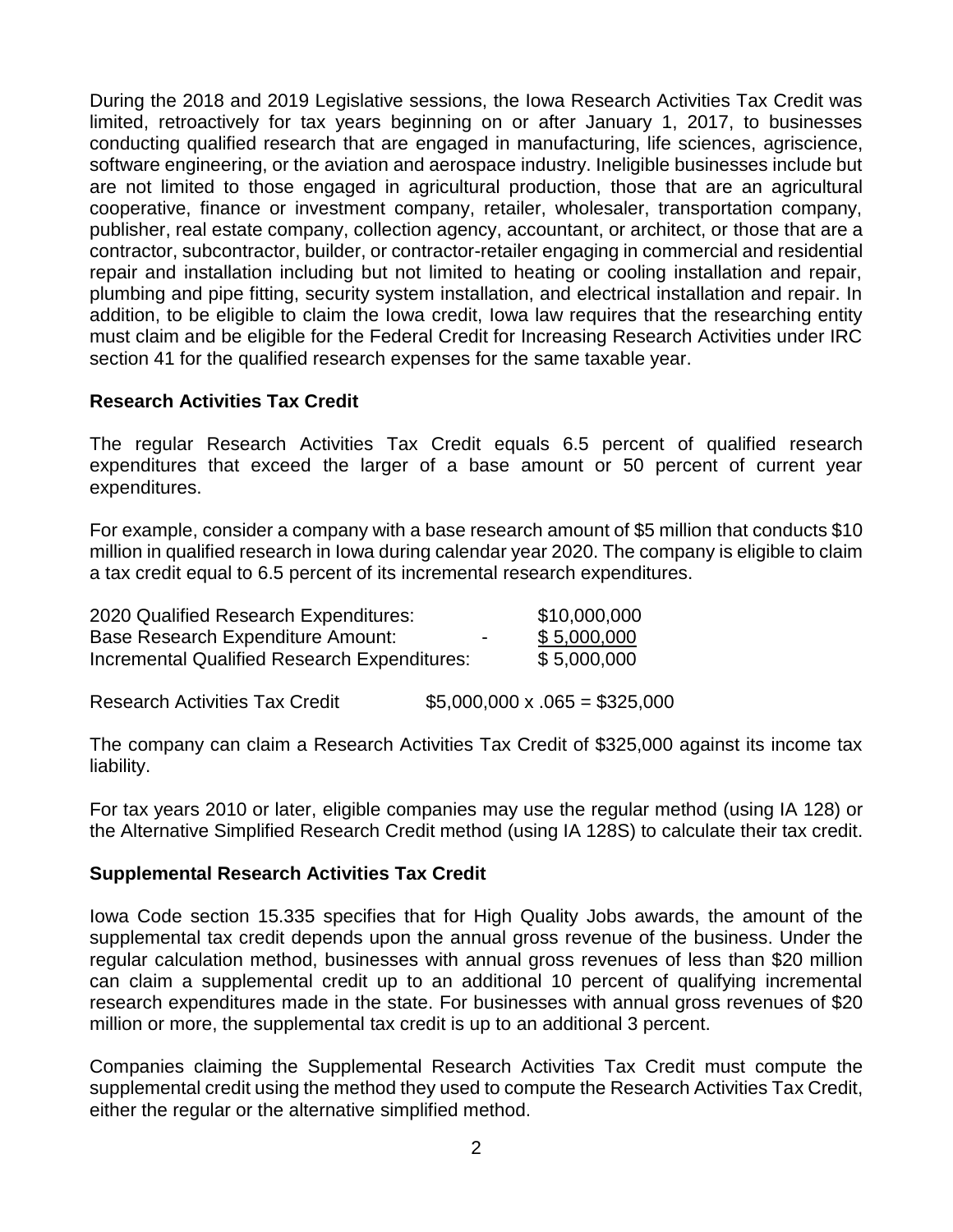### **Claiming the Tax Credit**

In addition to filing the IA 1040, for individuals, or form IA 1120, for corporations, all claimants must complete the IA 148 Tax Credits Schedule and one of the following supporting forms in order to report earning a Research Activities Tax Credit:

- Form IA 128 Iowa Research Activities Tax Credit (Regular Calculation Method), or
- Form IA 128S Iowa Alternative Simplified Research Activities Tax Credit.

Although Research Activities Tax Credits are only applicable for qualifying business research expenditures, individuals with an ownership interest in pass-through entities such as limited liability companies, S corporations, and partnerships may qualify to claim a portion of the tax credits reported as earned by one or more businesses. Both the Research Activities Tax Credit and the Supplemental Research Activities Tax Credit are refundable, which means the taxpayer can claim the entire tax credit even if the claim exceeds current year tax liability.

The Department uses the information provided on the forms listed above and the IA 148 Tax Credits Schedule to obtain the data for this report. Some data from tax returns filed between January 1, 2020 and December 31, 2020 may be missing from the report since data from returns filed on paper may not yet have been entered into the tax credits database. Although the Department has reviewed the data for obvious computational errors and made any necessary corrections, not all returns and forms have undergone a formal audit.

#### **Summary of Research Activities Tax Credit Claims, Refunds, and Expenditures**

The following is a summary of Research Activities Tax Credit and Supplemental Research Activities Tax Credit claims filed between January 1, 2021 and December 31, 2021 by the tax type against which the tax credits were claimed.

#### **Table 1: Research Activities Tax Credit Claims 1/1/2021 - 12/31/2021**

|                                                        |               | Tax Credit Claims |        |              |               |              |  |
|--------------------------------------------------------|---------------|-------------------|--------|--------------|---------------|--------------|--|
|                                                        |               | Individual        |        | Corporation  |               | Total        |  |
|                                                        | <b>Number</b> | Amount            | Number | Amount       | <b>Number</b> | Amount       |  |
| <b>Research Activities Tax</b><br><b>Credits</b>       | 6.551         | \$11,994,939      | 380    | \$40,441,603 | 6.931         | \$52,436,542 |  |
| Supplemental Research<br><b>Activities Tax Credits</b> | 11            | \$48,623          | 6      | \$3,665,296  | 17            | \$3,713,919  |  |
| <b>Total Research Activities</b><br><b>Tax Credits</b> | 6,551         | \$12,043,562      | 380    | \$44,106,899 | 6,931         | \$56,150,461 |  |

Source: Iowa Department of Revenue CACTAS Claim Database Note: Tax credit claim numbers are preliminary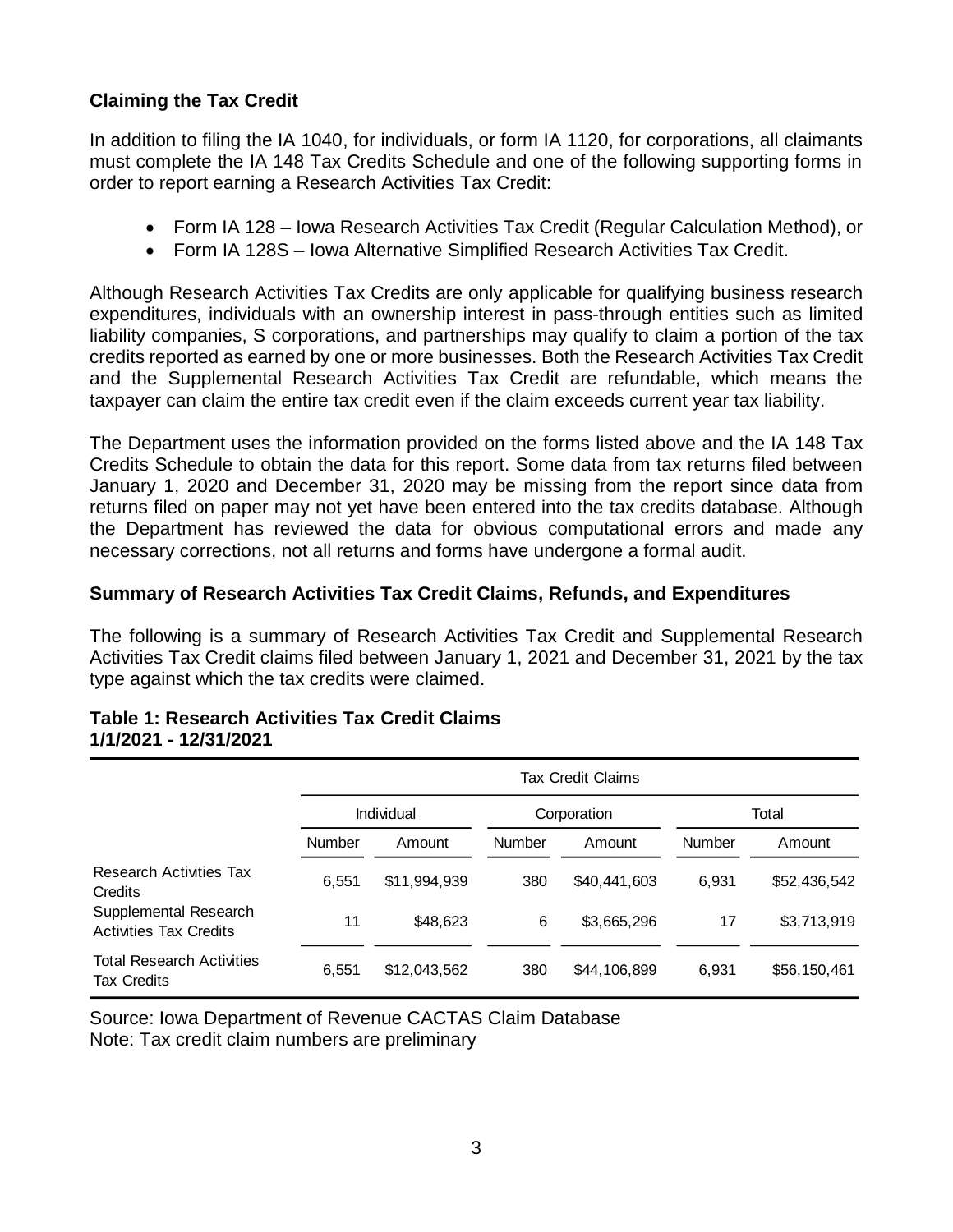The number of individual claims fell this year due to a decrease in the number of amended returns filed by pass through entities during calendar year 2021. The following table provides the tax year for which the returns were filed during calendar year 2021, the number of returns filed, and the amount of Research Activities Tax Credit and Supplemental Research Activities Tax Credits claimed.

| Table 2. Number of Taxpayers that Claimed Research Activities Tax Credits During |  |
|----------------------------------------------------------------------------------|--|
| Calendar Year 2021 by Tax Return Year                                            |  |

| Tax<br>Return<br>Year | Number of<br>Taxpayers<br>Filing | Research Activities Credit and<br><b>Supplemental Research Activities</b><br><b>Tax Credits Claimed</b> |
|-----------------------|----------------------------------|---------------------------------------------------------------------------------------------------------|
| 2015                  | $\star$                          | \$437                                                                                                   |
| 2016                  | $\star$                          | \$8,576                                                                                                 |
| 2017                  | 175                              | \$465,877                                                                                               |
| 2018                  | 160                              | \$1,342,168                                                                                             |
| 2019                  | 282                              | \$23,544,679                                                                                            |
| 2020                  | 5,402                            | \$30,788,724                                                                                            |
| Total                 | 6.030                            | \$56,150,461                                                                                            |

\* 10 or fewer taxpayers

Source: Iowa Department of Revenue CACTAS Claim Database Note: Tax credit claim numbers are preliminary

Tax credit refunds reflect the portion of tax credit claims which exceeded the taxpayers' Iowa tax liability on both original and amended returns filed during calendar year 2021.

#### **Table 3. Research Activities Tax Credit Refunds**

1/1/2021 – 12/31/2021

|                                                        | Tax Credit Refunds |             |             |              |               |              |
|--------------------------------------------------------|--------------------|-------------|-------------|--------------|---------------|--------------|
|                                                        | Individual         |             | Corporation |              | Total         |              |
|                                                        | <b>Number</b>      | Amount      | Number      | Amount       | <b>Number</b> | Amount       |
| <b>Research Activities Tax</b><br>Credits              | 1,405              | \$6,400,763 | 256         | \$33,804,682 | 1,661         | \$40,205,445 |
| Supplemental Research<br><b>Activities Tax Credits</b> | 4                  | \$45,004    | 6           | \$3,665,296  | 10            | \$3,710,300  |
| <b>Total Research Activities</b><br><b>Tax Credits</b> | 1,405              | \$6,445,767 | 256         | \$37,469,978 | 1,661         | \$43,915,745 |

Source: Iowa Department of Revenue CACTAS Claim Database Note: Tax credit refund numbers are preliminary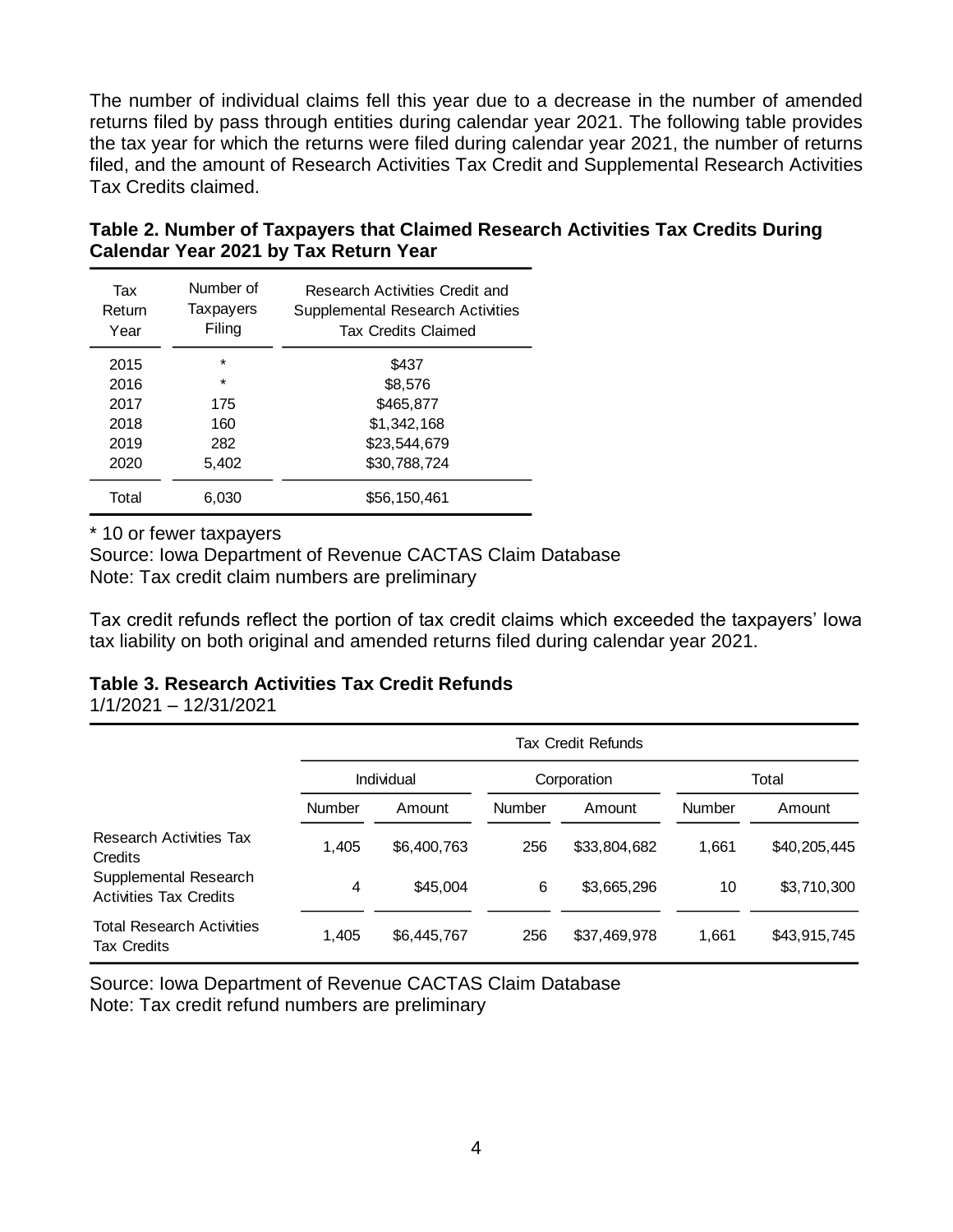Businesses completing qualified research in Iowa must report those expenditures in order to calculate the Iowa Research Activities Tax Credits earned. Iowa research expenditures were reported by 586 Iowa businesses on the IA 128 and IA 128S tax credit forms filed during calendar year 2021, including any amended returns. These are businesses that report conducting research in Iowa. If the business reporting research is organized as a pass-through entity, its tax credits are claimed by individual taxpayers; i.e., by the proprietor, partners, or shareholders of the pass-through entity. The expenditures reported on forms filed in 2021 totaled \$2.2 billion with wages totaling 53.2 percent of the total research expenditures. The Research Activities Tax Credits and Supplemental Research Activities Tax Credits resulting from the research expenditures in Iowa averaged \$0.028 per dollar of qualifying research.

#### **Table 4. Iowa Research Activities Tax Expenditures from IA 128 and IA 128S Forms Filed During Calendar Year 2020**

| Number of<br>Forms IA128<br>and IA128S<br>Filed | Total Iowa<br>Qualifying<br>Research<br>Expenditures | lowa Research<br>Expenditures on<br>Wages | Wage Share of<br>Total lowa<br>Research<br>Expenditures | <b>Total Research</b><br>Activities and<br>Supplemental Tax<br><b>Credits Reported</b> | <b>Tax Credits</b><br>Reported per<br>Dollar of Research<br>Expenditures in<br>lowa |
|-------------------------------------------------|------------------------------------------------------|-------------------------------------------|---------------------------------------------------------|----------------------------------------------------------------------------------------|-------------------------------------------------------------------------------------|
| 586                                             | \$2,203,350,918                                      | \$1,172,481,657                           | 53.2%                                                   | \$61,083,127                                                                           | \$0.028                                                                             |

Source: Iowa Department of Revenue CACTAS IA 128 and IA 128S Databases

The Research Activities Tax Credits and Supplemental Research Activities Tax Credits reported during 2021 as being earned by businesses filing IA 128 and IA 128S forms are greater than the amount claimed. It is possible that some of the claims made in 2021 were passed through from entities which reported their expenditures in a prior year. In other cases, the claims will either be verified or billed after the Department receives the information needed to determine if they qualify for the credit. For these reasons, claims reported in Table 1 do not exactly match credits reported as earned as shown in Table 4.

### **Summary of Selected Companies Reporting Earning Research Activities Tax Credits**

Between January 1, 2021 and December 31, 2021, nineteen companies reported earning a Research Activities Tax Credit in excess of \$500,000, including any reported Supplemental Research Activities Tax Credit. The information for these companies is provided below. The amount shown is the amount of Research Activities Tax Credits that have been reported as earned by the company according to the IA 128 or IA 128S filed by the company. In the case of pass through entities, actual claims may be less than this amount if not all shareholders claimed their share of the tax credit reported as earned. It is possible that some of the listed companies reported earning additional credits for different tax years that did not meet the threshold for reporting. Some companies included may be pass-through entities. The credits from a pass-through entity may be claimed by individuals and those amounts would be included under individual claims in Table 1. There are three businesses that met the requirements for the first time since the report was first published for calendar year 2009, although some cases appear to reflect the reorganization of companies previously appearing in the report.